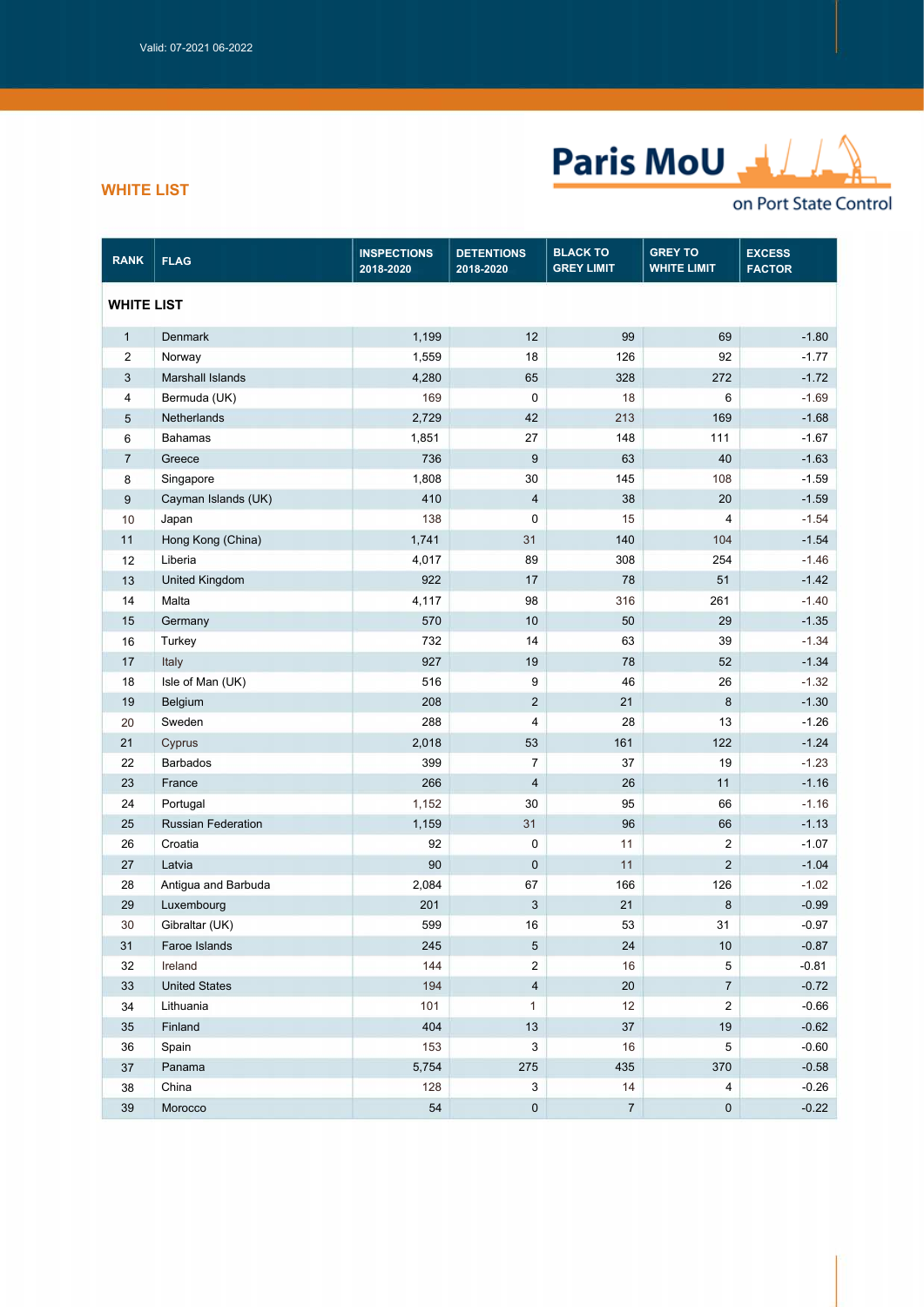## *GREY LIST*

| <b>RANK</b> | <b>FLAG</b>                      | <b>INSPECTIONS</b><br>2018-2020 | <b>DETENTIONS</b><br>2018-2020 | <b>BLACK TO</b><br><b>GREY LIMIT</b> | <b>GREY TO</b><br><b>WHITE LIMIT</b> | <b>EXCESS</b><br><b>FACTOR</b> |  |  |
|-------------|----------------------------------|---------------------------------|--------------------------------|--------------------------------------|--------------------------------------|--------------------------------|--|--|
|             | <b>GREY LIST</b>                 |                                 |                                |                                      |                                      |                                |  |  |
| 40          | Estonia                          | 71                              | $\mathbf{1}$                   | 9                                    | $\mathbf{1}$                         | 0.01                           |  |  |
| 41          | Saudi Arabia                     | 54                              | $\mathbf{1}$                   | $\overline{7}$                       | $\mathbf 0$                          | 0.11                           |  |  |
| 42          | Korea, Republic of               | 68                              | $\overline{2}$                 | 9                                    | $\mathbf{1}$                         | 0.15                           |  |  |
| 43          | India                            | 44                              | 1                              | 6                                    | $\mathbf 0$                          | 0.18                           |  |  |
| 44          | Philippines                      | 133                             | 6                              | 15                                   | $\overline{4}$                       | 0.19                           |  |  |
| 45          | Kazakhstan                       | 34                              | $\mathbf{1}$                   | 5                                    | 0                                    | 0.27                           |  |  |
| 46          | Poland                           | 68                              | 3                              | 9                                    | $\mathbf{1}$                         | 0.28                           |  |  |
| 47          | Curacao                          | 46                              | $\overline{2}$                 | $\overline{7}$                       | $\mathbf 0$                          | 0.32                           |  |  |
| 48          | Saint Vincent and the Grenadines | 392                             | 25                             | 36                                   | 19                                   | 0.36                           |  |  |
| 49          | Azerbaijan                       | 57                              | 3                              | 8                                    | $\mathbf 0$                          | 0.37                           |  |  |
| 50          | Iran, Islamic Republic of        | 87                              | 5                              | 11                                   | $\overline{2}$                       | 0.38                           |  |  |
| 51          | Vanuatu                          | 236                             | 15                             | 23                                   | 10                                   | 0.39                           |  |  |
| 52          | <b>Saint Kitts and Nevis</b>     | 121                             | 8                              | 14                                   | $\mathbf{3}$                         | 0.45                           |  |  |
| 53          | Algeria                          | 74                              | 6                              | 9                                    | $\mathbf{1}$                         | 0.60                           |  |  |
| 54          | Lebanon                          | 58                              | 5                              | 8                                    | $\mathbf 0$                          | 0.63                           |  |  |
| 55          | Mongolia                         | 44                              | 4                              | 6                                    | $\mathbf 0$                          | 0.64                           |  |  |
| 56          | Egypt                            | 41                              | 4                              | $6\phantom{1}$                       | $\pmb{0}$                            | 0.68                           |  |  |
| 57          | Switzerland                      | 57                              | 6                              | 8                                    | $\mathsf 0$                          | 0.77                           |  |  |
| 58          | Cook Islands                     | 297                             | 26                             | 29                                   | 13                                   | 0.84                           |  |  |
| 59          | Tunisia                          | 30                              | $\overline{4}$                 | 5                                    | $\mathbf 0$                          | 0.84                           |  |  |
| 60          | Palau                            | 187                             | 18                             | 19                                   | $\overline{7}$                       | 0.89                           |  |  |
| 61          | Ukraine                          | 83                              | 10                             | 10                                   | $\mathbf{1}$                         | 0.98                           |  |  |